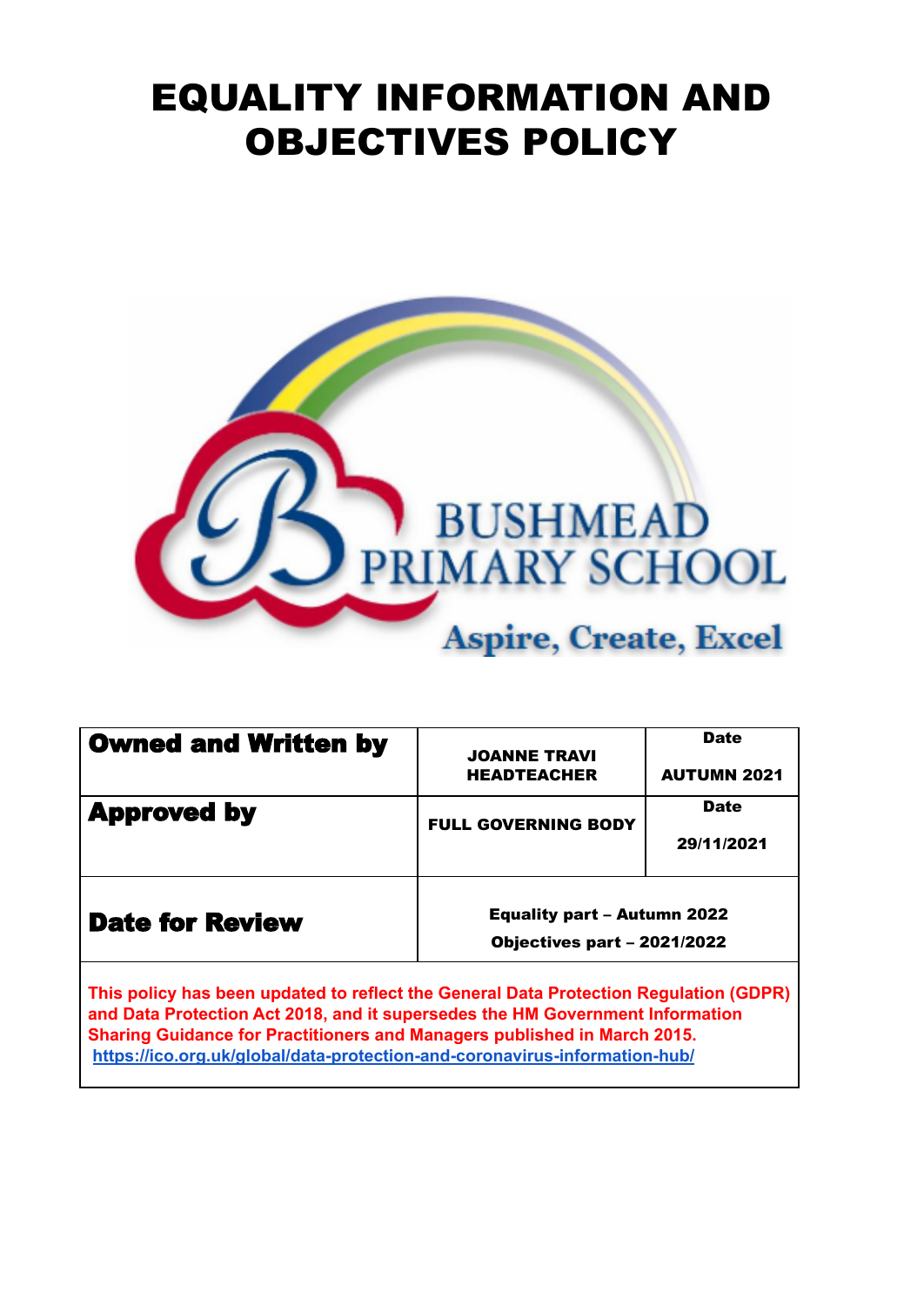# **Contents**

- 1. Aims [3](#page-1-0)
- 2. Legislation and guidance [3](#page-1-1)
- 3. Roles and responsibilities [3](#page-1-2)
- 4. Eliminating discrimination [4](#page-2-0)
- 5. Advancing equality of opportunity [4](#page-2-1)
- 6. Fostering good relations [5](#page-3-0)
- 7. Equality considerations in decision-making [5](#page-3-1)
- 8. Equality objectives [5](#page-3-2)
- 9. Monitoring arrangements [6](#page-4-0)
- 10. Links with other policies 6

<span id="page-1-0"></span>**…………………………………………………………………………………………………………………………….**

# **1. Aims**

Our school aims to meet its obligations under the public sector equality duty by having due regard to the need to:

- Eliminate discrimination and other conduct that is prohibited by the Equality Act 2010
- Advance equality of opportunity between people who share a protected characteristic and people who do not share it
- <span id="page-1-1"></span>● Foster good relations across all characteristics – between people who share a protected characteristic and people who do not share it

# **2. Legislation and guidance**

This document meets the requirements under the following legislation:

- The [Equality](http://www.legislation.gov.uk/ukpga/2010/15/contents) Act 2010, which introduced the public sector equality duty and protects people from discrimination
- The Equality Act 2010 (Specific Duties) [Regulations](http://www.legislation.gov.uk/uksi/2011/2260/contents/made) 2011, which require schools to publish information to demonstrate how they are complying with the public sector equality duty and to publish equality objectives

<span id="page-1-2"></span>This document is also based on Department for Education (DfE) guidance: The [Equality](https://www.gov.uk/government/uploads/system/uploads/attachment_data/file/315587/Equality_Act_Advice_Final.pdf) Act 2010 and [schools.](https://www.gov.uk/government/uploads/system/uploads/attachment_data/file/315587/Equality_Act_Advice_Final.pdf)

# **3. Roles and responsibilities**

The governing board will:

- Ensure that the equality information and objectives as set out in this statement are published and communicated throughout the school, including to staff, pupils and parents, and that they are reviewed and updated at least once every four years
- Delegate responsibility for monitoring the achievement of the objectives on a daily basis to the headteacher

The equality link governors are Greg Logan and Rukhsana Majeed. They will: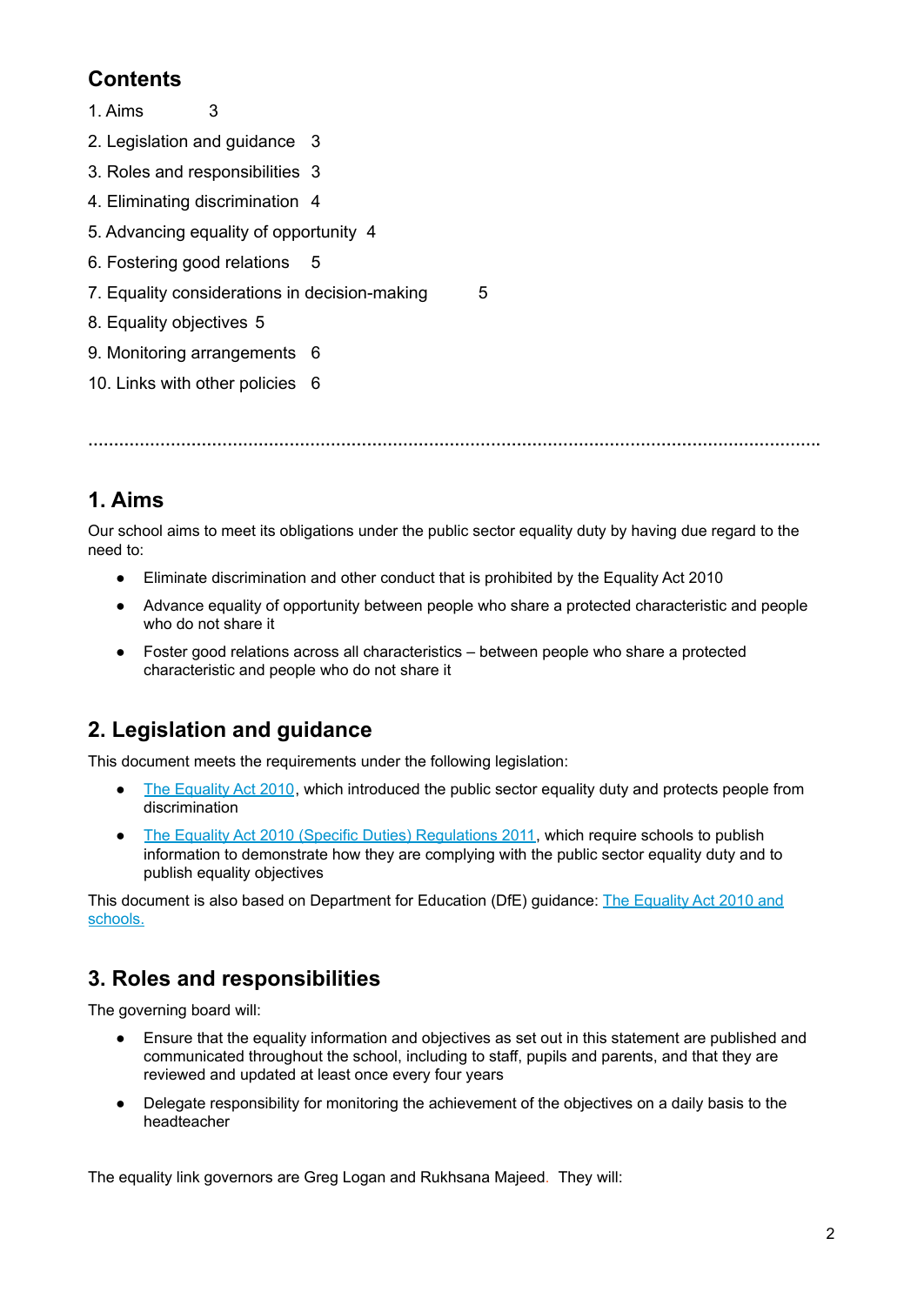- Meet with the designated member of staff for equality **every term (three times a year)**, and other relevant staff members, to discuss any issues and how these are being addressed
- Ensure they're familiar with all relevant legislation and the contents of this document
- Attend appropriate equality and diversity training
- Report back to the full governing board regarding any issues

The headteacher will:

- Promote knowledge and understanding of the equality objectives amongst staff and pupils
- Monitor success in achieving the objectives and report back to governors

The designated member of staff for equality will:

- Support the headteacher in promoting knowledge and understanding of the equality objectives amongst staff and pupils
- Meet with the equality link governor every **every term (three times a year)** to raise and discuss any issues
- Support the headteacher in identifying any staff training needs, and deliver training as necessary

<span id="page-2-0"></span>All school staff are expected to have regard to this document and to work to achieve the objectives as set out in section 8.

#### **4. Eliminating discrimination**

The school is aware of its obligations under the Equality Act 2010 and complies with non-discrimination provisions.

Where relevant, our policies include reference to the importance of avoiding discrimination and other prohibited conduct.

Staff and governors are regularly reminded of their responsibilities under the Equality Act, for example during meetings. Where this has been discussed during a meeting it is recorded in the meeting minutes.

New staff receive training on the Equality Act as part of their induction, and all staff receive refresher training every year.

<span id="page-2-1"></span>The school has a designated member of staff for monitoring equality issues, and an equality link governor. They regularly liaise regarding any issues and make senior leaders and governors aware of these as appropriate.

### **5. Advancing equality of opportunity**

As set out in the DfE guidance on the Equality Act, the school aims to advance equality of opportunity by:

- Removing or minimising disadvantages suffered by people which are connected to a particular characteristic they have (e.g. pupils with disabilities)
- Taking steps to meet the particular needs of people who have a particular characteristic (e.g. enabling Muslim pupils to pray at prescribed times)
- Encouraging people who have a particular characteristic to participate fully in any activities (e.g. encouraging all pupils to be involved in the full range of school societies)

In fulfilling this aspect of the duty, the school will:

- Under a freedom of information (FoI) request have academic data showing how pupils with different characteristics are performing
- Analyse the above data to determine strengths and areas for improvement, implement actions in response and publish this information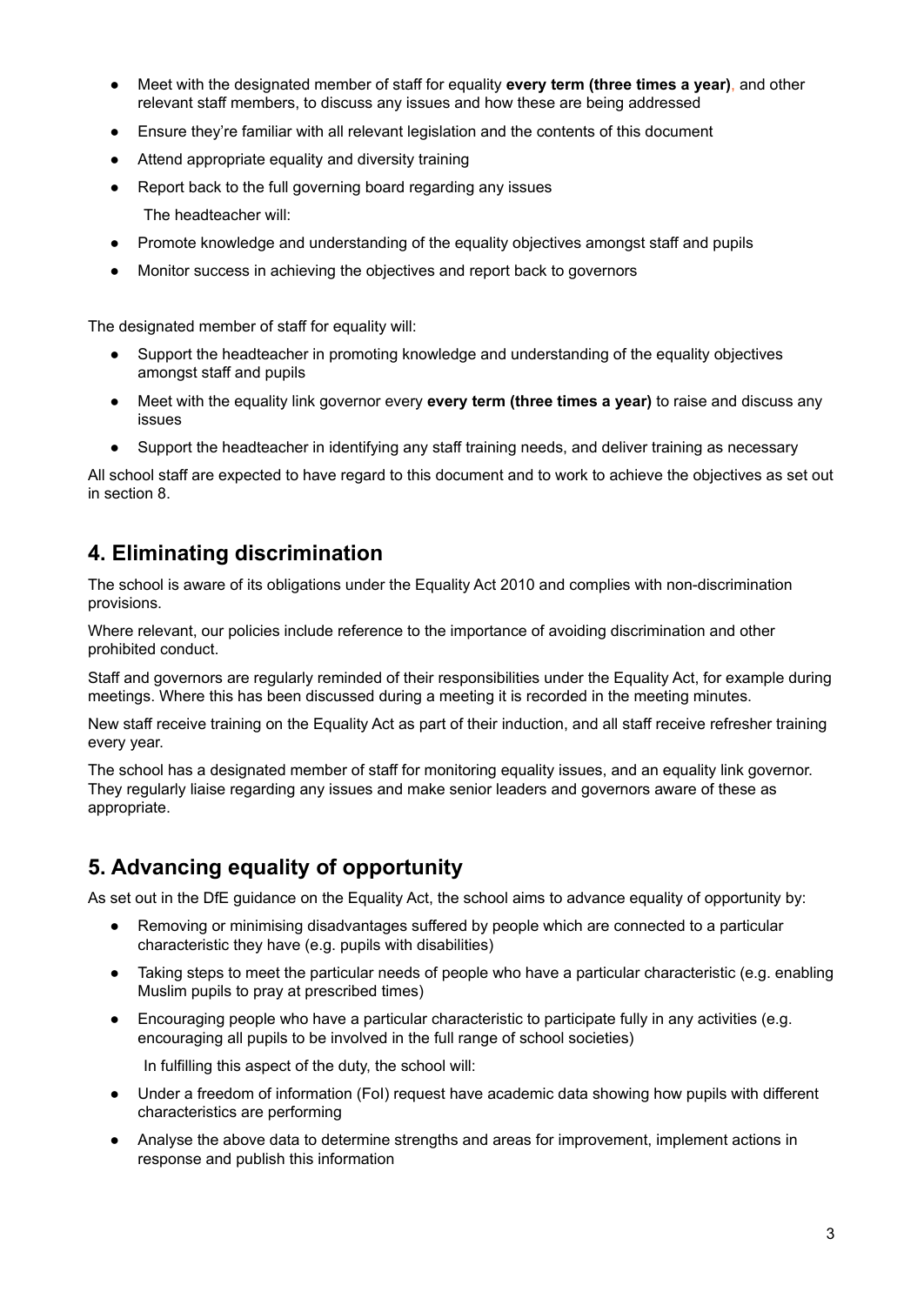<span id="page-3-0"></span>Make evidence available identifying improvements for specific groups Under a FoI request have further data about any issues associated with particular protected characteristics, identifying any issues which could affect our own pupils

# **6. Fostering good relations**

The school aims to foster good relations between those who share a protected characteristic and those who do not share it by:

- Promoting tolerance, friendship and understanding of a range of religions and cultures through different aspects of our curriculum. This includes teaching in RE, citizenship and personal, social, health and economic (PSHE) education, but also activities in other curriculum areas. For example, as part of teaching and learning in English/reading, pupils will be introduced to literature from a range of cultures
- Holding assemblies dealing with relevant issues. Pupils will be encouraged to take a lead in such assemblies and we will also invite external speakers to contribute
- Working with our local community. This includes inviting leaders of local faith groups to speak at assemblies, and organising school trips and activities based around the local community
- Encouraging and implementing initiatives to deal with tensions between different groups of pupils within the school. For example, our school council has representatives from different year groups and is formed of pupils from a range of backgrounds. All pupils are encouraged to participate in the school's activities, such as sports clubs. We also work with parents to promote knowledge and understanding of different cultures
- <span id="page-3-1"></span>We have developed links with people and groups who have specialist knowledge about particular characteristics, which helps inform and develop our approach

## **7. Equality considerations in decision-making**

The school ensures it has due regard to equality considerations whenever significant decisions are made.

The school always considers the impact of significant decisions on particular groups. For example, when a school trip or activity is being planned, the school considers whether the trip:

- Cuts across any religious holidays
- Is accessible to pupils with disabilities
- Has equivalent facilities for boys and girls

<span id="page-3-2"></span>The school keeps a written record (known as an Equality Impact Assessment) to show we have actively considered our equality duties and asked ourselves relevant questions. This is recorded at the same time as the risk assessment when planning school trips and activities. The record is completed by the member of staff organising the activity and is stored electronically with the completed risk assessment.

## **8. Equality objectives**

#### *Objective 1: Have in place a reasonable adjustment agreement for all staff with disabilities by July, to meet their needs better and ensure that any disadvantages they experience are addressed.*

Why we have chosen this objective: Due to an ever changing workforce there is a need for all staff to be aware of the disabilities of our staff. New guidance from the DfE with regard to well-being/mental health of staff and children

To achieve this objective we plan to: Under the recruitment process – identify any needs that a staff member may have and how to support their needs. As part of the induction programme – check that needs are being met and supported. What training is provided to all staff and children around well-being/mental health: how to deliver lessons in school that support all members of the school community; development of support from external agencies

Progress we are making towards this objective: